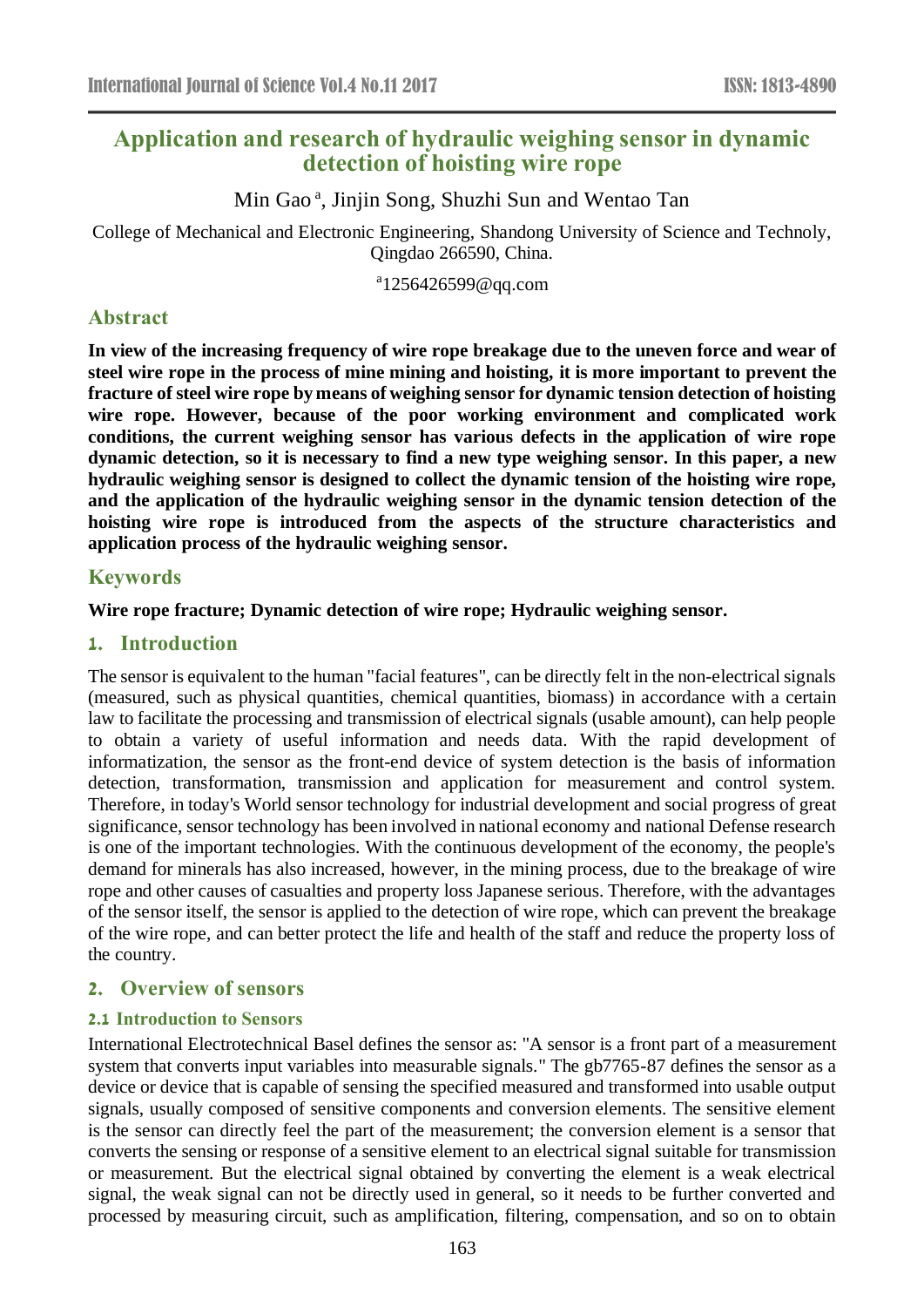better quality characteristics, so that the subsequent circuit can be better realized display, record , processing and control of the composition of the functional sensor diagram as shown in Figure 1 [1]:



Fig. 1 Schematic diagram of sensor composition

#### **2.2 Classification of sensors**

With the position of sensor technology in measurement and control system becoming more and more important, the research of sensor technology has never been interrupted, and the sensor technology has been developed rapidly. Because now a measured physical quantity can usually be measured with different kinds of sensors, and based on the same principle of sensors, usually can also measure a variety of non-electric signals, so the sensor classification methods are numerous, usually according to the principle of action, energy relations, input and output to classify it, the specific classification is as follows:

(1) According to the principle of action: according to the role of sensors on the principle of the name can be divided into strain, capacitive, piezoelectric, thermoelectric sensors, hydraulic sensors.

(2) According to the energy relationship: the output of the sensor is directly converted from the measured energy, called the source-type sensor; the output energy is supplied by the external source as the external sensor.

(3) According to the input volume: mainly including displacement, pressure, temperature, flow, gas and other sensors.

(4) According to the output: mainly including analog, digital sensors.

### **2.3 Type and disadvantage of weighing sensor**

At present, the main weighing sensors used in the project are: cylindrical weighing sensor, bridge weighing sensor, double shearing beam ring weighing sensor, axisymmetric torsion loop type weighing sensor, spoke type weighing sensor, hydraulic weighing sensor. These weighing sensors have their own advantages and disadvantages, the following mainly describes the shortcomings of these weighing sensors:

(1) Cylindrical weighing sensor: poor lateral and eccentric load capacity (better double diaphragm structure), inherent linear poor, weighing sensor is not easy to be fixed easily rotating.

(2) bridge weighing sensor: high center of gravity, poor overload capacity, large scale weighing sensor difficult to achieve high accuracy level.

(3) Double shear beam ring weighing sensor: complex structure, installation trouble, high cost of manufacturing, overload capacity, large footprint, such products are not suitable for the production of large scale structure.

(4) axisymmetric torsion ring type weighing sensor: The installation is slightly complex, the accessory manufacture cost is higher.

(5) Spoke-type weighing sensor: machining difficulty, high manufacturing cost, inherent lag big and difficult to control.

(6) Hydraulic weighing sensor: there is an oil leakage phenomenon.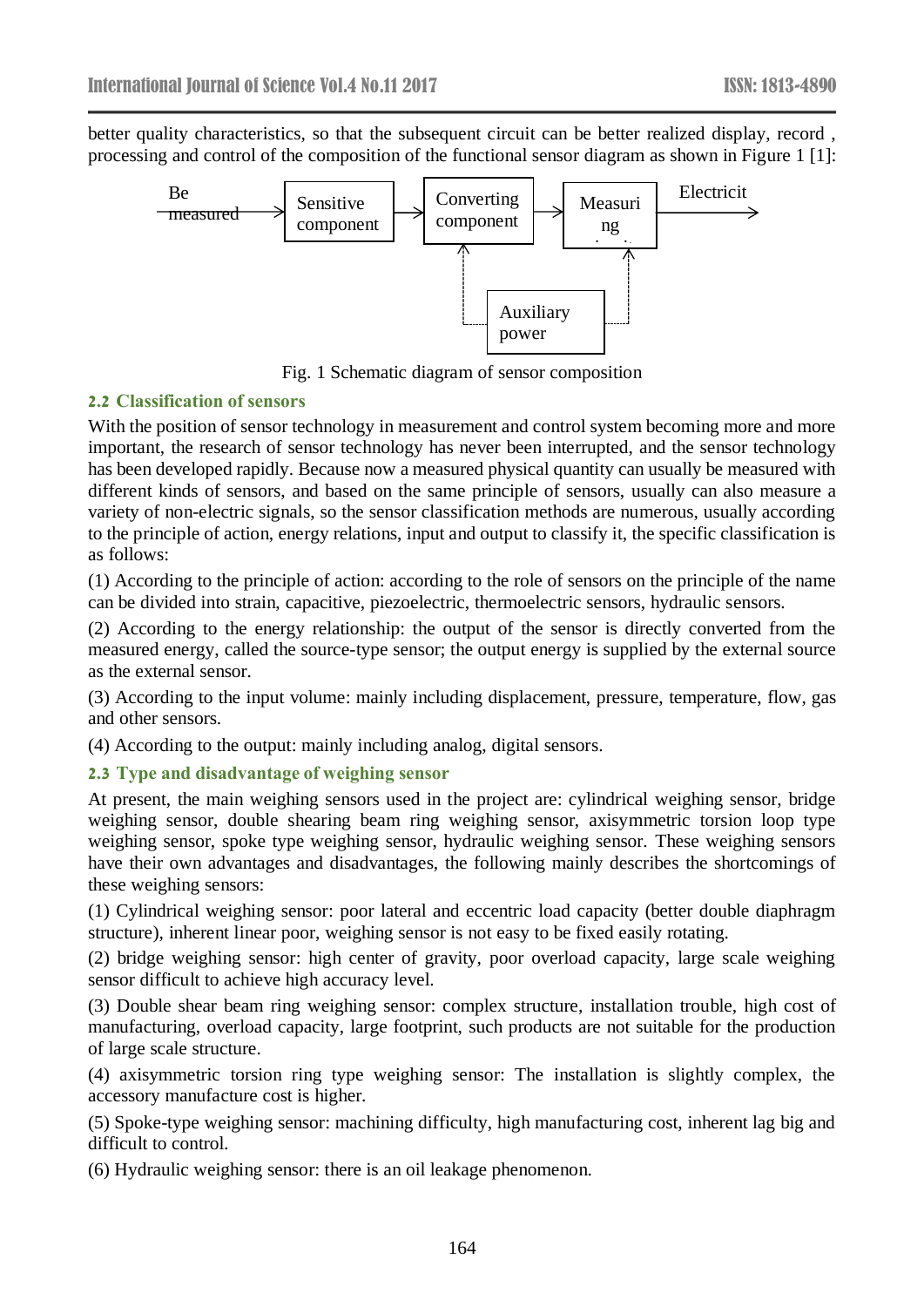#### **3. Hydraulic weighing sensor's structure characteristic**

According to the disadvantage of the weighing sensor, a new type of hydraulic weighing sensor is designed, and the schematic diagram of the structure is shown in Fig. 2. In order to solve the problem of leaking oil in the working process of hydraulic weighing sensor, this design has been improved from two aspects of seal and connection between the hydraulic cylinder and the inner seal.



1: Piston rod; 2: Hydraulic cylinder; 3: ball valve switch; 4: pressure sensing element; 5: Ball valve; 6: oiling Port

#### Fig. 2 schematic diagram of hydraulic weighing sensor

The sealing method of the inner seal of the hydraulic cylinder adopts the seal of the Bingley Ring and the Rooster seal. The sealing principle of the Bingley ring and the Rooster seal is [2]: The Teckan ring and the Rooster Seal are composed of a combination of the ring seal and the Force O ring. They are through the radial interference fit, together with the O-ring pre-compression, to ensure that even under the low pressure has a good sealing effect. When the pressure of the system increases, the Oring exerts greater force through the fluid, allowing the Bingley and rooster seals to cling closer to the sealing surface. Among them, the Bingley ring, Rooster seal mainly sealed, O-ring auxiliary seal.

The connection between the ball valve and the hydraulic cylinder, the pressure sensing element and the ball valve is connected with a special threaded joint, and for the special threaded joint, the thread only bears the connection function, and the sealing function is realized by the main seal. In this way, the Non-contact seal of API thread is changed to contact type seal, and the sealing performance is improved remarkably. The special threaded joint is composed of 3 parts, including thread, seal structure and torque abutment, and its structure is shown in Fig. 3, and the special threaded joint has the following advantages [3]:

(1) Special sealing structure, good sealing performance;

(2) The use of eccentric trapezoidal thread, high connection strength, not easy to occur slippage failure;

(3) The number of tightening coils of thread machine decreases, the stress level of thread is reduced, and the stress corrosion is avoided.

(4) The inner wall of the joint is designed with Casement, and the inner diameter of the junction is smooth transition, which avoids the turbulence in the joints and enhances the corrosion resistance of the joints;

(5) with torque abutment, can effectively control the buckle torque and seal surface interference, improve the thread and sealing surface of the ability to resist adhesion.



1: Torque abutment shoulder; 2: main seal; 3: Eccentric trapezoidal thread; 4: internal thread; 5: External thread

Fig. 3Main structure of special threaded joint